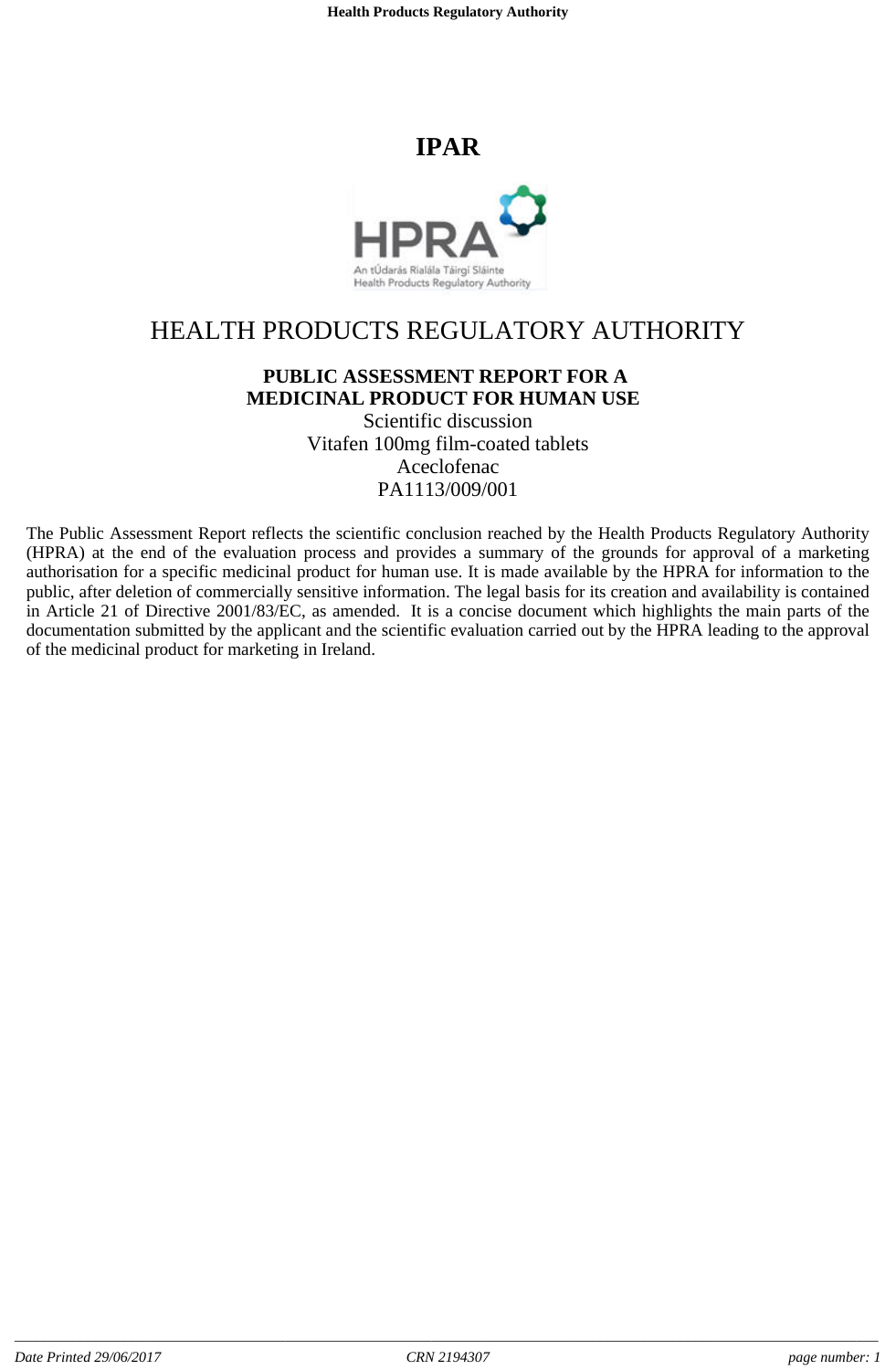## **I INTRODUCTION**

Based on the review of the data on quality, safety and efficacy, the HPRA has granted a marketing authorisation for Vitafen 100mg film-coated tablets from Phoenix Healthcare Limited on the 10<sup>th</sup> of April 2015 for the relief of pain and inflammation in osteoarthritis, rheumatoid arthritis and ankylosing spondylitis.

The submission is made under Article 10(1) of Directive 2001/83/EC and is made as a national application.

The Summary of Product Characteristics for (SmPC) for this medicinal product is available on the HPRA's website at www.hpra.ie

Name of the product: Vitafen Name(s) of the active substance(s) (INN): Aceclofenac Pharmacotherapeutic classification (ATC code): Pharmaceutical form and strength(s): 100mg film-coated tablets Marketing Authorisation Number(s) in Ireland (PA): PA1113/009/001 Marketing Authorisation Holder: Phoenix Labs

## **II QUALITY ASPECTS**

#### **II.1. Introduction**

This application is for Vitafen 100mg film-coated tablets.

#### **II.2 Drug substance**

The active substance is aceclofenac, an established active substance described in the European Pharmacopoeia, and is manufactured in accordance with the principles of Good Manufacturing Practice (GMP)

The active substance specification is considered adequate to control the quality and meets current pharmacopoeial requirements. Batch analytical data demonstrating compliance with this specification has been provided.

#### **II.3 Medicinal product**

#### P.1 Composition

Vitafen are white to off-white, round shaped, biconvex, film-coated tablet debossed with "100" on one side and plain on the other side.

Each tablet contains 100mg aceclofenac. The other excipients of the tablet core are cellulose microcrystalline, croscarmellose sodium, povidone and glyceryl distearate (Type 1). The film-coating excipients are hypromellose, titanium dioxide and polyethylene glycol 400

#### P.2 Pharmaceutical Development

The product is an established pharmaceutical form and its development is adequately described in accordance with the relevant European guidelines.

#### P.3 Manufacture of the Product

The product is manufactured in accordance with the principles of good manufacturing practice (GMP) at suitably qualified manufacturing sites.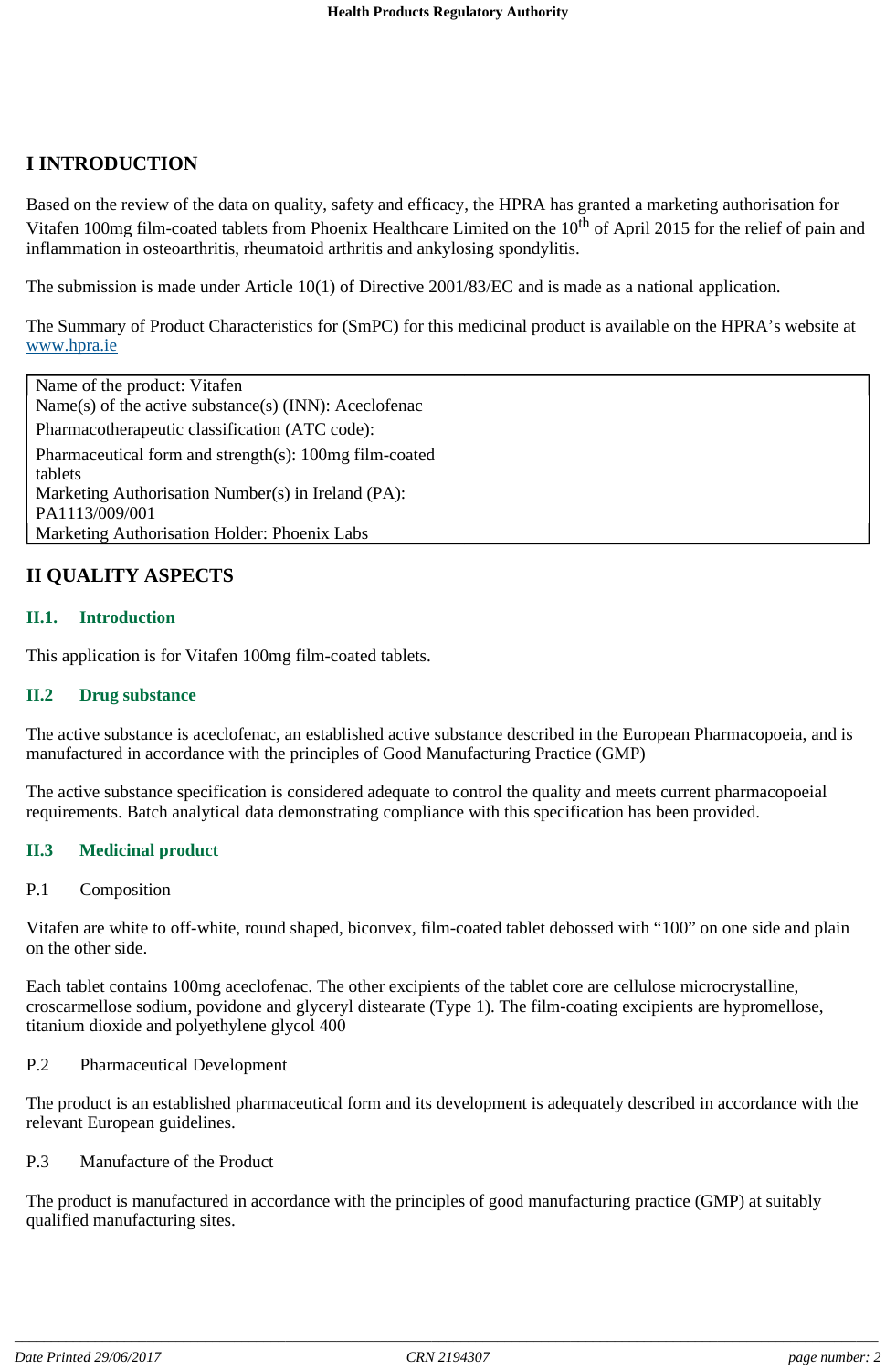The manufacturing process has been validated according to relevant European/ICH guidelines and the process is considered to be sufficiently validated.

#### P.4 Control of Other Substances (Excipients/*Ancillary Substances*)

All ingredients comply with Ph. Eur. or are adequately controlled by the manufacturer's specifications.

#### P.5 Control of Finished Product

The Finished Product Specification is based on the pharmacopoeial monograph for the dosage form, and the tests and control limits are considered appropriate for this type of product.

The analytical methods used are described in sufficient detail and are supported by validation data.

Batch analytical data for a number of batches from the proposed production site(s) have been provided, and demonstrate the ability of the manufacturer to produce batches of finished product of consistent quality.

#### P.6 Packaging material

The product is presented as aluminium/aluminium blisters in packs of 10, 20, 30, 40, 60, and 100 tablets.

Evidence has been provided that blisters complies with Ph. Eur./EU legislation for use with foodstuffs requirements.

P.7 Stability of the Finished Product

Stability data on the finished product in the proposed packaging have been provided in accordance with EU guidelines demonstrating the stability of the product for 4 years when stored in the original package in order to protect from light and below 25°C.

#### **II.4 Discussion on Chemical, Pharmaceutical and Biological Aspects**

The important quality characteristics of the product are well-defined and controlled. Satisfactory chemical and pharmaceutical documentation has been provided, assuring consistent quality of Vitafen 100mg film-coated tablets.

## **III NON-CLINICAL ASPECTS**

#### **III.1 Introduction**

This active substance is a generic formulation of Airtal 100mg Tablets on the European market. No new preclinical data have been submitted.

Pharmacodynamic, pharmacokinetic and toxicological properties of Aceclofenace are well known. As Aceclofenace is a widely used, well-known active substance, the applicant has not provided additional studies and further studies are not required. Overview based on literature review is, thus, appropriate from this type of application.

The non-clinical overview has been written by Dr Rajendra C. Rane who has over 22 years experience with clinical pharmacology and new product development. The report refers to 13 publications up to year 2005.

#### **III.2 Ecotoxicity/environmental risk assessment**

An Environmental Risk Assessment has not been performed as this product is intended for generic substitution and therefore will not result in an increase of risk to the environment during use, storage and disposal.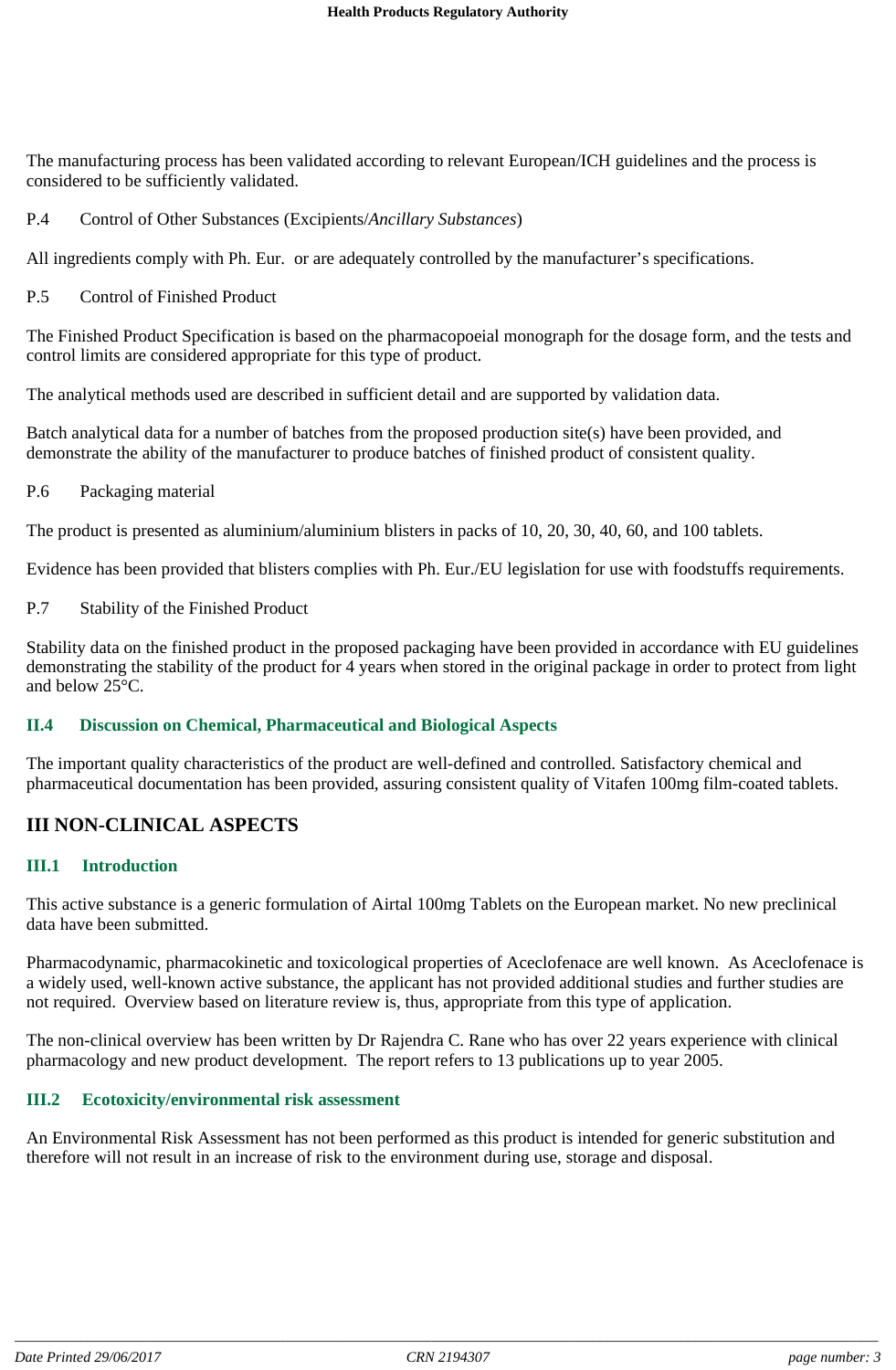#### **III.3 Discussion on the non-clinical aspects**

Pharmacodynamic, pharmacokinetic and toxicological properties of Aceclofenac are well known. As Aceclofenac is a widely used, well-known active substance, the applicant has not provided additional studies and further studies are not required. Overview based on literature review is, thus, appropriate.The non-clinical overview on the pre-clinical pharmacology, pharmacokinetics and toxicology is adequate. Non-clinical findings are adequately mentioned in the appropriate sections of the SmPC.

### **IV CLINICAL ASPECTS**

#### **IV.1 Introduction**

Aceclofenac is a well known active substance with established efficacy and tolerability.

The content of the SmPC approved during the national procedure is in accordance with that accepted for the reference product.

For this generic application, the applicant has submitted a bioequivalence study in which the pharmacokinetic profile of the test product Aceclofenac is compared with the pharmacokinetic profile of the reference product Airtal.

A single-dose, randomised, two-period, two-treatment, two-sequence, crossover bioequivalence study was carried out. Aceclofenac tablets 100 mg (Intas Pharmaceuticals Limited) was compared to the reference product Airtal tablets 100 mg (Almirall Prodesfarma, S.A - Spain). Based on the pharmacokinetic parameters of aceclofenac, the reference tablet and test tablet (Airtal) are bioequivalent with extent to the rate and extent of absorption and fulfil the bioequivalence requirements outlined in the relevant CHMP Note for Guidance.

The HPRA has been assured that GCP standards were followed in an appropriate manner in the studies conducted.

#### **IV.2 Pharmacokinetics**

Absorption: After oral administration, aceclofenac is rapidly absorbed and the bioavailability is almost 100%. Peak blood levels are reached approximately 1.25 to 3 hours after taking the tablet. Maximum concentration is delayed with concomitant food intake whereas the degree of absorption is not influenced.

Distribution: Aceclofenac is highly protein-bound (>99.7%). Aceclofenac penetrates into the synovial fluid, where the concentrations reach approximately 60% of those in plasma.

Elimination: The mean plasma elimination half-life is 4 - 4.3 hours. Clearance is estimated to 5 litres per hour. Approximately two-thirds of the administered dose is excreted via the urine. Only 1% of an oral single dose is excreted unchanged. Aceclofenac is probably metabolized in the liver.

No changes in the pharmacokinetics of aceclofenac have been detected in the elderly. A slower rate of elimination of aceclofenac has been detected in patients with decreased liver function after a single dose of aceclofenac. In a multiple dose study using 100 mg once daily, there was no difference in the pharmacokinetic parameters between subjects with mild to moderate liver cirrhosis and normal subjects. In patients with mild to moderate renal impairment no clinically significant differences in the pharmacokinetics were observed after a single dose.

#### **IV.3 Pharmacodynamics**

Aceclofenac is a Non Steroidal Anti-inflammatory Drug known to exhibit multifactor mechanism of action. Aceclofenac blocks inflammatory substances at the site of inflammation

#### **IV.4 Clinical Efficacy**

Aceclofenac has been shown to be effective in the treatment of rheumatoid arthritis and osteoarthritis. In short-term (1 to 6 months) controlled trials in patients of both sexes with active rheumatoid arthritis or osteoarthritis, aceclofenac was an effective and safe (mainly regarding gastrointestinal tolerability) NSAID for treatment of these diseases.